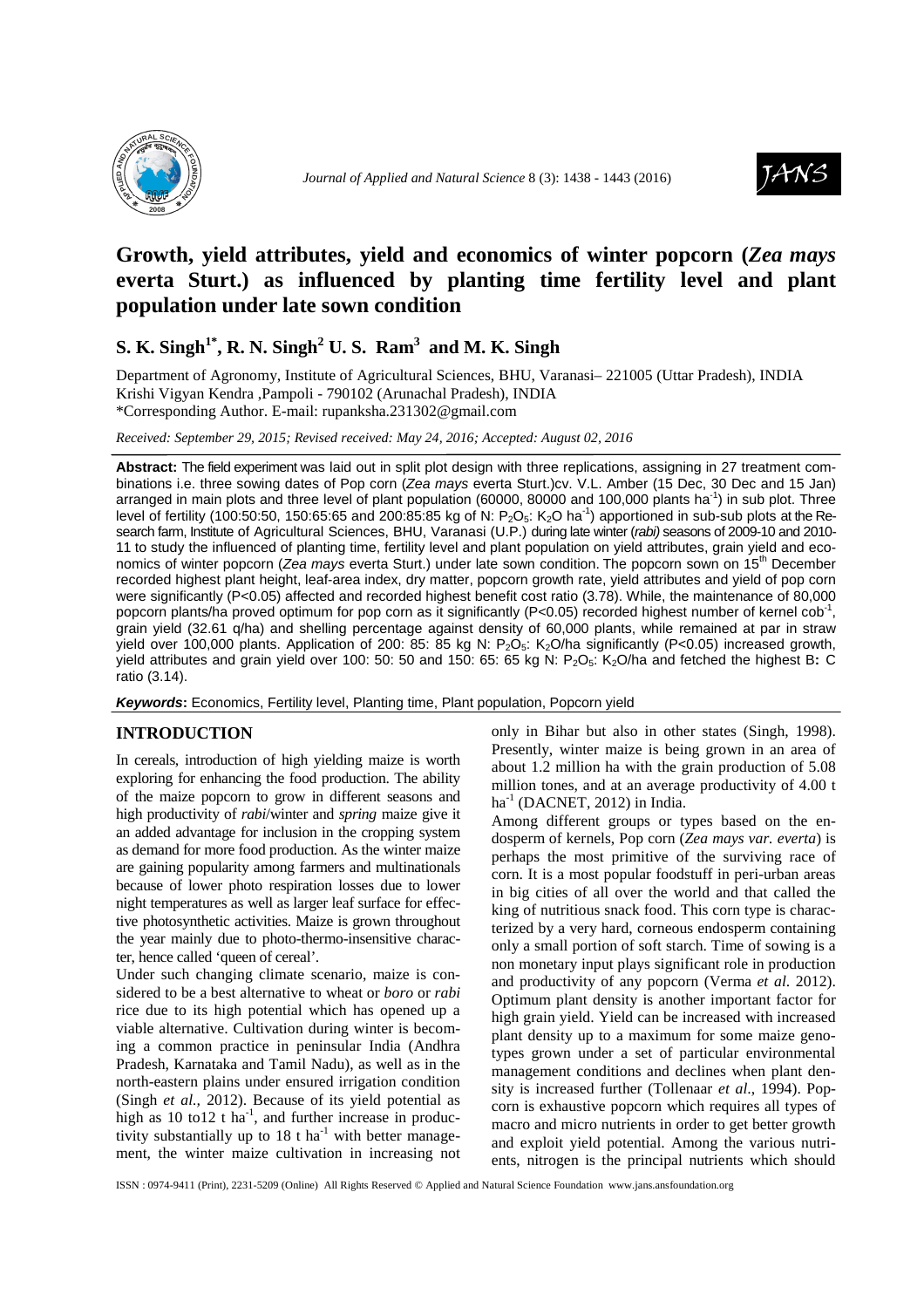be applied@ 150 kg N/ha in order to have better harvest (Kong *et al*., 2008). The efficiency of nitrogen utilization is better in *Rabi* than in *Kharif* season, primarily because of better water management and lower leaching losses. With better fertilizer response, it should be possible to substantially reduce the cost of production of every tone of popcorn produced in *Rabi*  season. Keeping in view the economic importance of *rabi* popcorn, it is now becoming popular as a nontraditional popcorn under irrigated ecosystem. It can be very well accommodated during winter season in the area where planting time of *rabi* popcorns particularly wheat are much delayed than the normal due to many constraints undergoing the area. In view of the above facts, therefore the present study was planned to evaluate the planting time among different population density at different levels of inorganic sources of fertility levels on growth, yield attributes, yield and economics of popcorn under late sown condition.

### **MATERIALS AND METHODS**

The field experiment was laid out in split plot design with three replications, assigning in 27 treatment combinations i.e. three sowing dates (15 Dec, 30 Dec and 15 Jan) arranged in main plots and three level of plant population (60000, 80000 and 100,000 plants  $ha^{-1}$ ) in sub plot. Three level of fertility (100:50:50, 150:65:65 and 200:85:85 kg of N:  $P_2O_5$ :  $K_2O$  ha<sup>-1</sup>) apportioned in sub-sub plots at the Research farm, Institute of Agricultural Sciences, BHU, Varanasi (U.P.) during late winter (rabi) seasons of 2009-10 and 2010-11. The soil of experimental field was sandy clay loam in texture with pH 7.6, 0.35 % organic carbon and low in available nitrogen 183, 21.02 and 228 kg/haof available phosphorus and potassium, respectively by analyzed soil samples for available N (Estimated by Alkaline permanganate method, Subbiah and Asija, 1973),  $P_2O_5$  (Olsen method, Olsen, S.R. 1954) K<sub>2</sub>O (Flame photometer method, Jackson, 1973) and potassium. Popcorn cultivar "V.L. Amber" was sown by opening 5 cm deep furrow 60 cm apart seeds were placed at a distance of 27.8 cm, 20.8 cm and 16.6 cm to maintain the required plant population of 60,000, 80,000 and 100,000 plants/ha. The nutrient sources used were, 174.86: 80.44:83.33 kg/ha, 270.79:141.30:108.33 kg/ha and 362.47:184.78:141.66 kg/ha for Urea: DAP (Di-ammonium phosphate) and MOP (Muriate of potash) to fulfill the 100:50:50, 150:65:65 and 200:85:85 kg N,  $P_2O_5$  and K<sub>2</sub>O ha<sup>-1</sup>, respectively. The total quantity of  $P_2O_5$  requirement of and  $K_2O$  along with  $1/3$  N (as per treatment) were applied as basal at the time of sowing. A blanket application of zinc sulphate @ 25 kg/ha was applied to all the experimental plots as per recommended package of practices. The remaining quantity of N was top dressed in two equal splits at knee height and tasseling stages. Others compulsory activities viz. intercultural and plant protection measures were applied as need based.

The data were analyzed statistically for comparing the treatment means. Five plants in net plot were randomly selected and tagged for recording the biometric observations at different stages of growth. However, for measuring dry matter accumulation, two plants from the border rows were randomly selected. The observations on growth attributes were recorded at a monthly interval i.e. 30, 60, 90, 120 days after sowing (DAS) and at harvest. Yield attributes and yield were studied before and after harvesting as per investigation required.

**Plant height (cm) :** Height of the randomly selected and marked five plants was measured at 30 days interval and at harvest. The plant height was measured from the base of the plant to the base of the fully opened top leaf until cob emergence. Later the plant height was measured from the base of the plant to the collar of flag leaf and expressed in centimeters.

Leaf area index (LAI): - was obtained by the following formula (**Hunt, 1978**).

#### $(\mbox{Leaf area } (\mbox{cm}^2)) / (\mbox{Land area covered by plant } (\mbox{cm}^2)$  $LAI =$

 **Dry matter accumulation plant-1 (g):** The randomly selected five plant at all the stages form border rows in each plot were cut from the ground levels; sun dried and then transfer to a thermostatically controlled dry oven, regulated at temperature of  $70^{\circ}$ C for about 24 hours to obtain constant dry weight. Thereafter, the average dry weight per plant was recorded. Then average dry weight per plant was recorded and reported in (g) plant<sup>-1</sup>.

**Popcorn growth rate (g day<sup>1</sup>):** Popcorn growth rate (CGR) is the gain in dry matter production on a unit of land in a unit of time. CGR was observed at 30 days interval and at harvest (Watson, 1958).

$$
CGR (g days-1) = \frac{Wz - W_1}{tz - t1}
$$

Where

 $W_2$ = dry weight per unit area at t<sub>2</sub>,  $W_1 =$ dry weight per unit area at t<sub>1</sub>,  $t_1$ = first sampling, and  $t_2$ = second sampling.

**Kernels row<sup>1</sup>** : The number of kernels counted in rows of 5 cobs averaged to get the number of kernels per row.

**Shelling percentage:** The weight of five cobs was recorded and then they were shelled. The grain so obtained from the cobs were weighed and based on these two observations the shelling percentage was calculated as per the following formula.

Shelling percentage = (Weight of grains  $\cosh^{-1}$  Total weight of cob)  $\times 100$ 

Grain yield (q ha<sup>-1</sup>): The cobs were stripped off their husk and air dried for one week and then these were shelled separately. The shelled grains were cleaned and sun dried to obtain a constant weight. This gave the yield in  $kg$  plot<sup>-1</sup> and then it was computed in to yield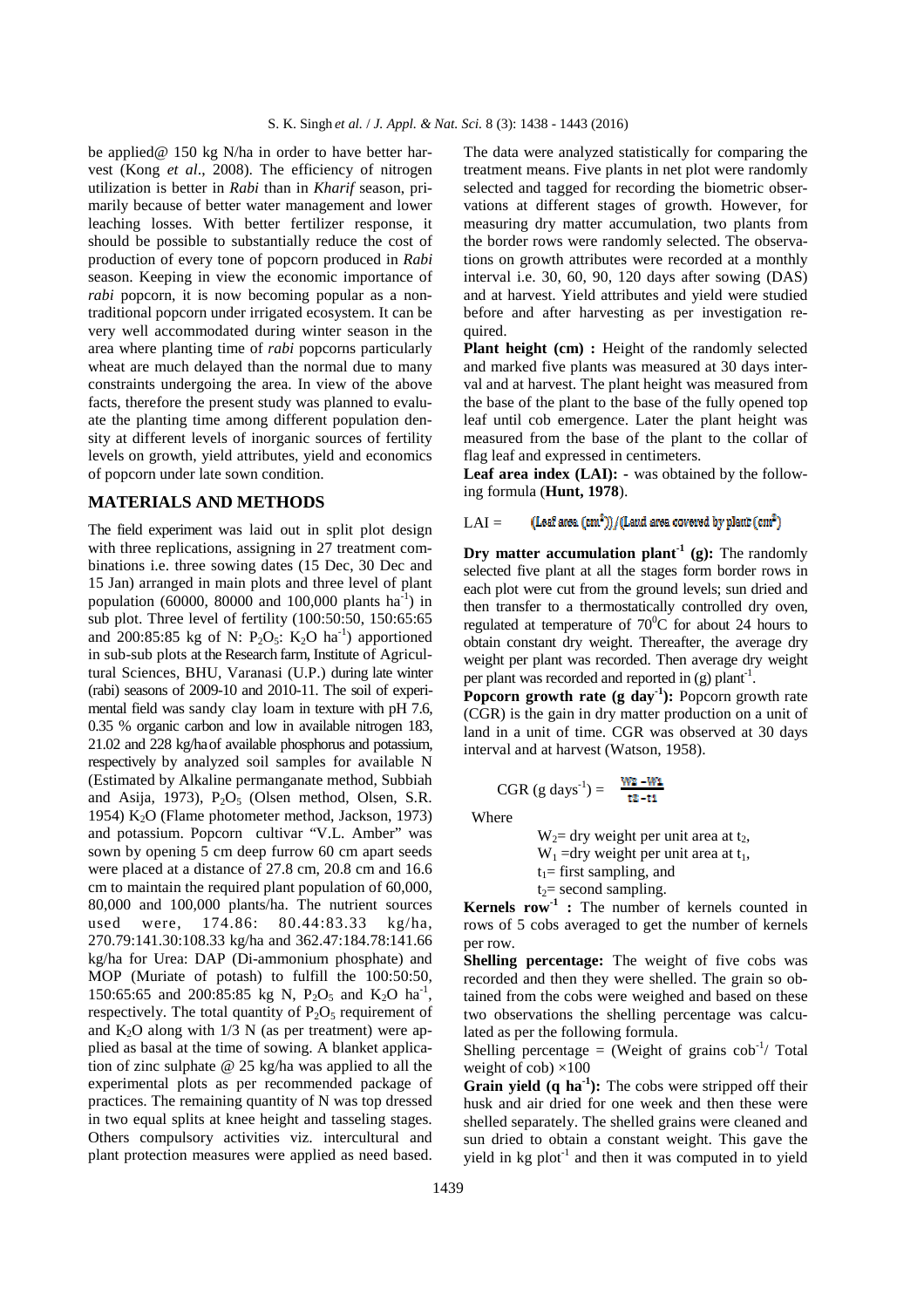in quintals hectare  $^{-1}$  by multiplying with a conversion factor of 11.11.

**Stover yield (q ha<sup>1</sup>):** The plants of each plot were cut from ground level after removal of the cobs. The stover was allowed to sun dried to obtain a constant weight which gave the stover yield in  $kg$  plot<sup>-1</sup> and then it was computed into quintals hectare $1$  by multiplying with a conversion factor of 11.11.

**Economics :** The cost of cultivation, gross return, net returns and benefit cost ratio, of different treatments were worked out on the basis of prevailing market prices. Power and labour for different operations i.e. ploughing, harrowing, sowing, weeding, harvesting, shelling etc. were calculated  $ha^{-1}$  as per normal rates prevalent at the research farm, B.H.U. Varanasi. The cost of fertilizers and seeds were considered as market price. Net return  $(Rs, ha^{-1})$  and benefit cost ratio, were computed with the help of following.

Gross return (Rs. ha<sup>-1</sup>): The yield of winter popcorn was converted into gross return in Rs.  $ha^{-1}$  on the basis of current price of the produce.

**Net returns (Rs. ha<sup>-1</sup>):** Net Return (Rs.) = Gross return (Rs.  $ha^{-1}$ ) – Cost of cultivation (Rs.  $ha^{-1}$ )

**Output input ratio/Benefit cost ratio (B: C) or BCR**

Benefit cost ratio =  $\frac{\text{Net return (Rs. ha}^{-1})}{\text{Total cost of adjustment}}$ Total cost of cultivation  $(Rs. ha<sup>-1</sup>)$ 

**Statistical analysis :** To test the significance, the experimental data collected on various aspects of the investigation on maize and soil were statistically analyzed with the procedure described by Cochran & Cox (1967) and adopted by Cheema and Singh (1991) in statistical package CPCS-1. All the comparisons were made at 5% level of significance.

# **RESULTS AND DISCUSSION**

Planting time: During the present study, different date of planting significantly  $(P<0.05)$  influenced the growth and yield attributing characters (kernel/row and  $k$ ernels/cob) and  $15<sup>th</sup>$  Dec recorded maximum plant height, leaf area index, dry matter production  $\text{plant}^{-1}$ , and popcorn growth rate than  $15<sup>th</sup>$  Jan. However, the plant height of  $30<sup>th</sup>$  Dec was remained at par over  $15<sup>th</sup>$ Jan and closely followed  $15<sup>th</sup>$  Dec during the study (Table 1). The comparatively higher rate of photosynthesis and low rate of thermo-photo effect caused higher conservation of photosynthates, which in turn concomitantly with favourable climatic conditions provided more height to the popcorn planted on  $15<sup>th</sup>$ December. The early planting significantly increased the plant height is in agreement with the results of Jafari (2010) on forage millet and Moosavi *et al.,*  (2012) on forage corn. As a result a significant (P<0.05) improvement in the plant height accounted maximum value of leaf area index and dry matter production in popcorn growth of popcorn. On the contrary, the popcorn planted on  $30<sup>th</sup>$  December and  $15<sup>th</sup>$ January experienced the effect of uncongenial low and high temperature coincided with the growth and reproductive phases of the popcorn, respectively and resulted in untimely and forced maturity realized lower LAI and popcorn growth rate in study. Similar trend of effect has also been advocated by Sutaliya and Singh (2005) in experienced on winter corn sown on  $15<sup>th</sup>$  Dec  $& 30<sup>th</sup>$  Dec at Varanasi.

Moreover, the yield attributes such as kernel per row and kernel per cob was significantly increased with planting on  $15<sup>th</sup>$  Dec planting over  $30<sup>th</sup>$  Dec and  $15<sup>th</sup>$ Jan and it could be due to better growth of popcorn.

Table 1. Growth and yield attributing characters of winter popcorn as influenced by planting time, plant population and fertility levels (Pooled data).

| <b>Treatment</b>                             | <b>Plant height</b> | Leaf         | <b>Plant dry</b> | Popcorn       | Kernel | Kernel / | <b>Shelling</b> |  |  |  |
|----------------------------------------------|---------------------|--------------|------------------|---------------|--------|----------|-----------------|--|--|--|
|                                              | (cm)                | Area         | wt.              | growth rate   | row    | cob      | percentage      |  |  |  |
|                                              |                     | <b>Index</b> | (g/plant)        | (g/unit/time) |        |          |                 |  |  |  |
| <b>Planting time</b>                         |                     |              |                  |               |        |          |                 |  |  |  |
| $15th$ December                              | 169.90              | 3.87         | 224.69           | 2.64          | 33.35  | 372.88   | 76.69           |  |  |  |
| $30th$ December                              | 163.15              | 3.41         | 211.98           | 2.10          | 30.55  | 329.43   | 71.65           |  |  |  |
| 15 <sup>th</sup> January                     | 155.85              | 2.74         | 203.97           | 1.53          | 27.40  | 273.12   | 66.68           |  |  |  |
| $S.Em\pm$                                    | 3.15                | 0.09         | 2.61             | 0.02          | 0.60   | 9.06     | 1.06            |  |  |  |
| $C.D.(P=0.05)$                               | 9.45                | 0.25         | 7.83             | 0.07          | 1.85   | 27.17    | 3.17            |  |  |  |
| Plant population (Plant/ha)                  |                     |              |                  |               |        |          |                 |  |  |  |
| 60,000                                       | 158.60              | 3.30         | 203.30           | 2.08          | 29.70  | 350.23   | 73.86           |  |  |  |
| 80,000                                       | 166.45              | 4.19         | 220.95           | 2.26          | 31.80  | 380.48   | 74.92           |  |  |  |
| 100,000                                      | 170.90              | 2.53         | 211.89           | 2.17          | 27.05  | 321.22   | 72.74           |  |  |  |
| $S.Em\pm$                                    | 3.15                | 0.09         | 2.61             | 0.02          | 0.60   | 9.06     | 1.07            |  |  |  |
| $C.D.(P=0.05)$                               | 9.45                | 0.25         | 7.83             | 0.07          | 1.07   | 27.17    | <b>NS</b>       |  |  |  |
| Fertility level (N, $P_2O_5$ and $K_2O/ha$ ) |                     |              |                  |               |        |          |                 |  |  |  |
| 100:50:50                                    | 157.80              | 3.09         | 185.23           | 1.45          | 26.50  | 323.42   | 68.69           |  |  |  |
| 150:65:65                                    | 165.45              | 3.43         | 214.20           | 2.04          | 29.95  | 362.60   | 72.82           |  |  |  |
| 200: 85: 85                                  | 173.15              | 3.75         | 235.71           | 2.78          | 33.25  | 401.92   | 77.52           |  |  |  |
| $S.Em\pm$                                    | 2.40                | 0.08         | 1.37             | 0.09          | 0.60   | 12.60    | 0.97            |  |  |  |
| $C.D.(P=0.05)$                               | 6.85                | 0.24         | 3.92             | 0.24          | 1.80   | 36.13    | 2.79            |  |  |  |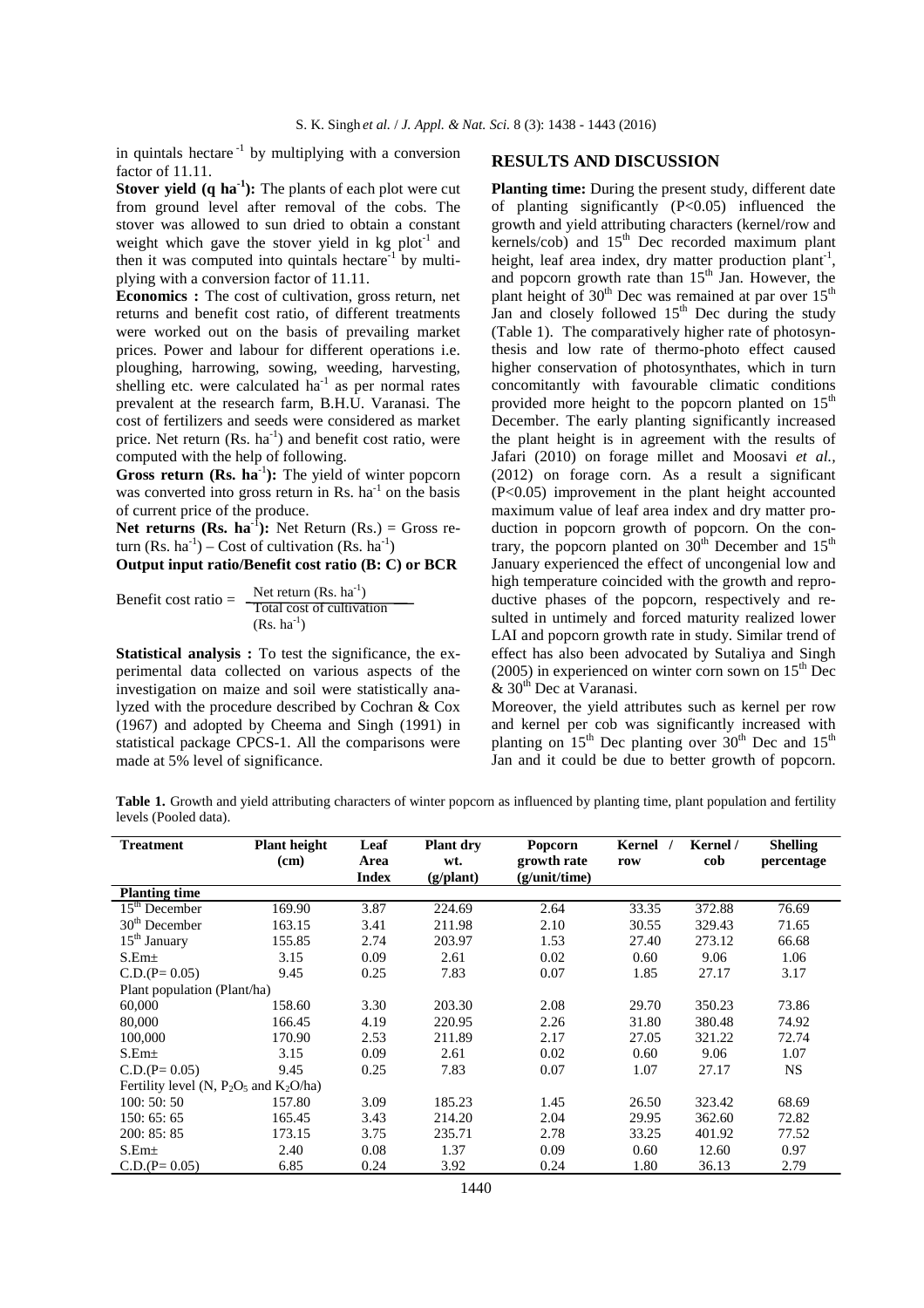| <b>Treatments</b>                            | Grain yield | <b>Stover yield</b> | Cost of culti- | Gross return | Net return | B: C  |  |  |  |  |  |
|----------------------------------------------|-------------|---------------------|----------------|--------------|------------|-------|--|--|--|--|--|
|                                              | (q/ha)      | (q/ha)              | vation         | (Rs/ha)      | (Rs/ ha)   | ratio |  |  |  |  |  |
| <b>Planting time</b>                         |             |                     |                |              |            |       |  |  |  |  |  |
| $15th$ December                              | 33.76       | 51.41               | 35374          | 168800       | 134456     | 3.78  |  |  |  |  |  |
| $30th$ December                              | 28.57       | 47.61               | 37249          | 142850       | 105601     | 2.84  |  |  |  |  |  |
| 15 <sup>th</sup> January                     | 25.34       | 44.44               | 39318          | 126700       | 87382      | 2.22  |  |  |  |  |  |
| S.Em <sub>±</sub>                            | 0.65        | 0.89                |                | 3117         | 3109       | 0.08  |  |  |  |  |  |
| $C.D.(P=0.05)$                               | 1.94        | 2.67                | ---            | 9345         | 9321       | 0.23  |  |  |  |  |  |
| Plant population (Plants/ha)                 |             |                     |                |              |            |       |  |  |  |  |  |
| 60,000                                       | 26.76       | 45.755              | 35353          | 133800       | 98447      | 2.78  |  |  |  |  |  |
| 80,000                                       | 32.61       | 47.955              | 37598          | 163050       | 125452     | 3.34  |  |  |  |  |  |
| 100,000                                      | 29.29       | 49.74               | 38991          | 146450       | 107459     | 2.76  |  |  |  |  |  |
| $S.Em\pm$                                    | 0.65        | 0.89                | ---            | 3117.3       | 3109       | 0.06  |  |  |  |  |  |
| $C.D.(P=0.05)$                               | 1.94        | 2.67                | ---            | 9345         | 9321       | 0.19  |  |  |  |  |  |
| Fertility level (N, $P_2O_5$ and $K_2O/ha$ ) |             |                     |                |              |            |       |  |  |  |  |  |
| 100:50:50                                    | 25.69       | 43.825              | 35283          | 128450       | 93167      | 2.64  |  |  |  |  |  |
| 150:65:65                                    | 30.53       | 47.79               | 37228          | 152650       | 115422     | 3.10  |  |  |  |  |  |
| 200: 85: 85                                  | 34.94       | 51.835              | 39430          | 174700       | 135270     | 3.43  |  |  |  |  |  |
| $S.Em\pm$                                    | 0.59        | 0.675               | ---            | 2856         | 2862       | 0.08  |  |  |  |  |  |
| $C.D.(P=0.05)$                               | 1.70        | 1.94                | ---            | 8193         | 8207       | 0.23  |  |  |  |  |  |

**Table 2.** Yields and economics of winter popcorn as influenced by planting time, plant population density and fertility levels (Pooled data of two years).

Similarly, the grain yield was also increased significantly with the sowing of popcorn on  $15<sup>th</sup>$  December that late and very late sown popcorn (Table 2). Kolawole *et al*., (2009) reported that these enhancement might be due to the better translocation system in popcorn plant enhance the production of yield due to the fact that good photosynthates accumulated in leaves and its transfer to economic part like grains, cobs etc. a fact the higher rate of photosynthesis resulted highest yield attributes. Further, the planting at  $15<sup>th</sup>$  Dec also fetched highest net return and benefit: cost ratio  $(3.83)$  followed by  $30<sup>th</sup>$  Dec and  $15<sup>th</sup>$  Jan due to higher grain yield.

Plant population: During the present study, different plant population had significant variations in plant height, LAI, dry matter production and popcorn growth rate during study (Table 1). The population of 80,000 plants/ha registered significantly  $(P<0.05)$  more LAI, dry matter production and popcorn growth rate over 60,000 and 100,000 plants/ha. While, the value of popcorn height was remained at par with 100,000 plants and closed to 60,000 plants/ha. Increased plant height at high population density (100,000 popcorn plants/ha) has not contributed to increased dry matter. This clearly indicates that increase in number of plants per unit area beyond optimum level certainly reduced the amount of light availability to the individual corn, especially, to lower leaves due to shading. As the intensity of shading increases due to high population densities, the plant tends to grow taller. Such increase in height of the sweet corn plant at high population densities (111111 plants/ha) was reported by Ashok Kumar (2009) during experiment at New Delhi. Chandankar *et al*. (2005) from an experiment conducted on clay soils of Akola reported increase in plant height of maize hybrid (Pro Agro 4640) with higher plant density (111111 plants/ha) than with lower planting den-

sity (83333 plants/ha). Further, dry matter production increased with increasing popcorn plant density from 60,000 to 80,000 plants/ha due to more leaf area/unit as the canopy expanded more rapidly resulted more intercepted radiation produced more dry matter (Singh and Choudhary, 2008). Further increase in plant population up to 100,000 plants/ha progressively dry matter decreased as the number of plants increases in a given area because the growth of individual plant is reduced reported by Hamidia *et al.,* (2010).

The yield attributes *viz.*, kernel per row, kernel per cob and grain yield of popcorn during present study were significantly  $(P<0.05)$  influenced by plant densities (Table 1 and 2). The significant  $(P<0.05)$  increase in kernel number/row and kernel /cob noticed at a population of 80,000 plants/ha (31.59) compared to 100,000 plants and 60,000 plants/ha. Abuzar *et al*. (2011) reported in maize at plant population of 60,000 plants/ha during July than 80,000, 100,000 and 140000 plants/ ha. The reason might be attributed to the availability of better resources in low to medium plant density. In high plant density, the number of individual plants per area is increased beyond the optimum plant density, there are severe consequences that are detrimental to ear ontogeny that result in barrenness (Sangoi. 2001). In terms of yield, during present study grain yield increased significantly  $(P<0.05)$  with increases in plant densities and recorded maximum up to 80,000 plants ha<sup>-1</sup> (32.61 q/ha), but decreased at the highest plant density (100,000 popcorn plants/ha). The gross return and net return of popcorn was also maximum with 80,000 plants/ha and fetched highest benefit cost ratio (3.34) compared with 100,000 plants/ha and lowest being with 60,000 plants/ha in density. Sankaran *et al.,*  (2005) opined that application of plant population of 83333 maize plants/ha obtaining the maximum produc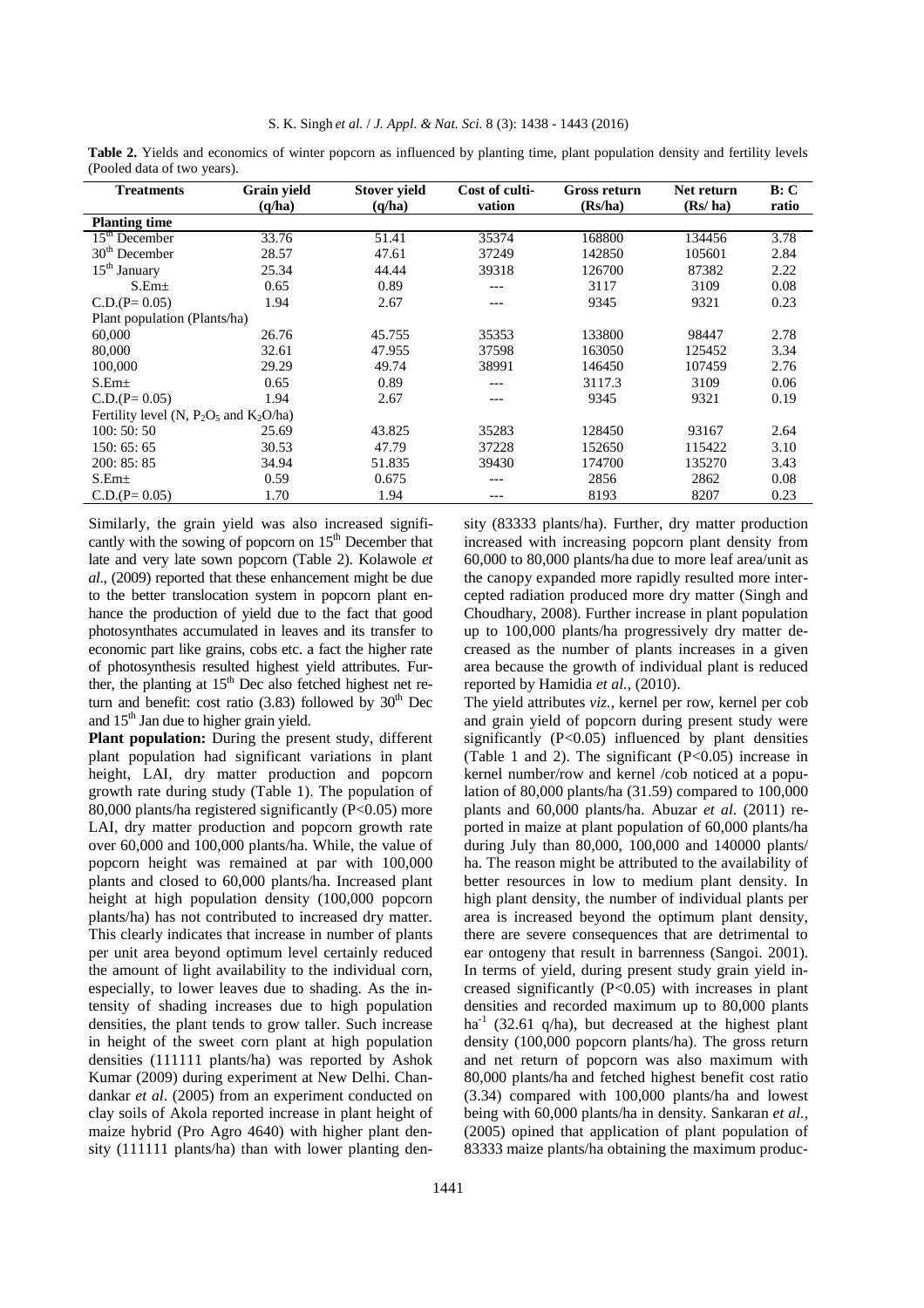tivity and B, C ratio in maize.

**Effect of fertility levels:** During the present study, fertility level had marked effect on all the growth attributing characters (plant height, leaf area index and plant dry weight) of popcorn. Increasing fertility levels significantly (P<0.05) affected the plant height and it was maximum at 200, 85, 85 kg of N,  $P_2O_5$  and  $K_2O/$ ha of fertility level of popcorn growth. The higher level of fertility accomplished the requirement of balanced popcorn nutrition and caused rapid division and elongation of cells that resulted in improvement in plant height. Similar effect of fertility levels on plant height were reported by Rafiq *et al.*, (2010) in autumn planted maize. Each increase in the level of fertility got a balanced addition in the amount of nitrogen, phosphorous and potassium, which caused vital improvement in the popcorn growth, thereby, achieved more number of leaf area index. The leaf area index and dry matter production were recorded highest with maximum fertility level i.e. 200, 85, 85 kg over 100, 50, 50 kg during present study (Table 1). The greater plant height at increased fertility level leaded more leaf area index, also advocated by Bhatt, (2012) in sweet corn. The number of green leaves declined after 90 days of sowing due to corresponding reduction in leaf area distribution over land area and reached to its minimum at harvest by advance stages of popcorn growth.

The table 1 and 2 showed that the yield attributing characters of popcorn such as kernel per row, kernel per cob and grain yield of popcorn was significantly (P<0.05) more with 200: 85: 85 kg N: P<sub>2</sub>O<sub>5</sub>: K<sub>2</sub>O/ha over 150: 65: 65 kg and 100: 50: 50 kg N:  $P_2O_5$ : K<sub>2</sub>O/ ha during present study. This may probably be attributed to NPK being part of the essential nutrients required for the promotion of the meristematic and physiological activities such as plant leaf spread, root development, plant dry matter production etc leading to an efficient absorption and translocation of water and nutrients, interception of solar radiation and assimilation of carbon dioxide. These activities promote higher photosynthetic activities leading to the production of enough assimilate for subsequent translocation to various sink and hence the production of higher yield and yield component of popcorn. Namakha *et al.*  (2008) also found that it may be due to optimum and regular supply of nitrogen nutrient to plant from soil during growth period by more assimilation rate and it is integral part of protein the building blocks of maize plant. These led to the highest benefit cost ratio i.e. 3.43 with 200: 85: 85 kg of N:  $P_2O_5$ : K<sub>2</sub>O/ha fertility levels respectively. Sankaran *et al.,* (2005) opined that enhancement in fertilizer application to the tune of 25- 50 per cent recommended dose of N (203 kg/ha) increased the gross, net and B, C ratio in maize.

## **Conclusion**

During the present study. it was revealed that sown on

15<sup>th</sup> December with planting of 80,000 plants/ha along with application of 200, 85, 85 kg of N,  $P_2O_5$  and  $K<sub>2</sub>O$  /ha significantly (P<0.05) influenced growth parameters, yield components, yield, net return and B: C ratio over those sown on rest date of sowing along with plant population as well as fertilizer levels. It can be gown upto  $15<sup>th</sup>$  December with above given population and fertilizer levels instead of wheat in rice- wheat cropping system by farmers in based of commercial view.

## **ACKNOWLEDGEMENTS**

The authors are thankful to the Head of the department of Agronomy BHU, Varanasi, for encouraging such research and providing necessary facilities for the successful completion of research work.

# **REFERENCES**

- Abuzar, M. R., Sadozai G. U., Baloch, M. S., Baloch, A. A., Shah, I., Javaid, H. T. and Hussain, N. (2011). Effect of plant population densities on yield of maize. *J. Ani. Plant Sci*., 21(4): 692-695.
- Bhatt, P.S. (2012). Response of sweet corn hybrid to varying plant densities and nitrogen levels. *African J. of Agricl. Res.*, 7 (46):6158-6166.
- Chandankar, M. M., Ghanbahadur, M. R. and Shinde, V. S. (2005). Yield and economics of maize as influenced by FYM, N, P, K and plant density. *Ann plant Physiol*. 19 (2): 172-174.
- Cheema, H.S. and Singh, B. (1991). *Software Statistical Package* CPCS-1. Department of Statistics, *Punjab Agricultural University*, Ludhiana, India.
- Cochran, W.G. and Cox, G.M. (1967). *Experimental Designs*. Asia Publishing House New Delhi.
- DACNET. (2012). Rabi maize, Opportunities and challenges, Directorate of Maize Research, Indian Council of Agricultural Research, Pusa Campus, New Delhi, 110012, 1-25.
- Hamidia, A., Khodabhandehb, N. and Mohanndynasabe, A.D. (2010). Plant density and nitrogen effects on some traits of maize (*Zea mays* L.). *Plant Ecophysiol*. 2:47-52.
- Hunt, R. (1978). *Plant Growth Analysis*. Studues in Biology No. 96. Edward Arnold, London.
- Jackson, M.L. (1973). Soil chemical analysis, Prentice-Hall of India Pvt. Ltd., New Delhi.
- Jafari, M. (2010). Effect of planting date, irrigation intervals and nitrogen rates on morphological and yield of forage millet. M.Sc. Thesis on Agriculture, Islamic Azad University, Birjand Branch, Iran, pp. 113.
- Kolawole, E. and Samson, U. (2009). Growth and Yield of Maize as Influenced by Sowing Date and Poultry Manure Application. *Not. Bot. Hort. Agrobot. Cluj,* 37 (1): 199-203.
- Kong, W. D., Zhu, Y. G., Fu, B. J., Han, X. Z., Zhang, L. and J. Z. He., (2008). Effect of long-term application of chemical Fertilizers on microbial biomass and functional diversity of a black soil. *Pedosphere*. 18(6): 801-808.
- Kumar, Ashok (2009). Production potential and nitrogen use efficiency of sweet corn (*Zea mays*) as influenced by different planting densities and nitrogen levels. *Indian J. of Agric. Sci.,* 79(5): 351-55.